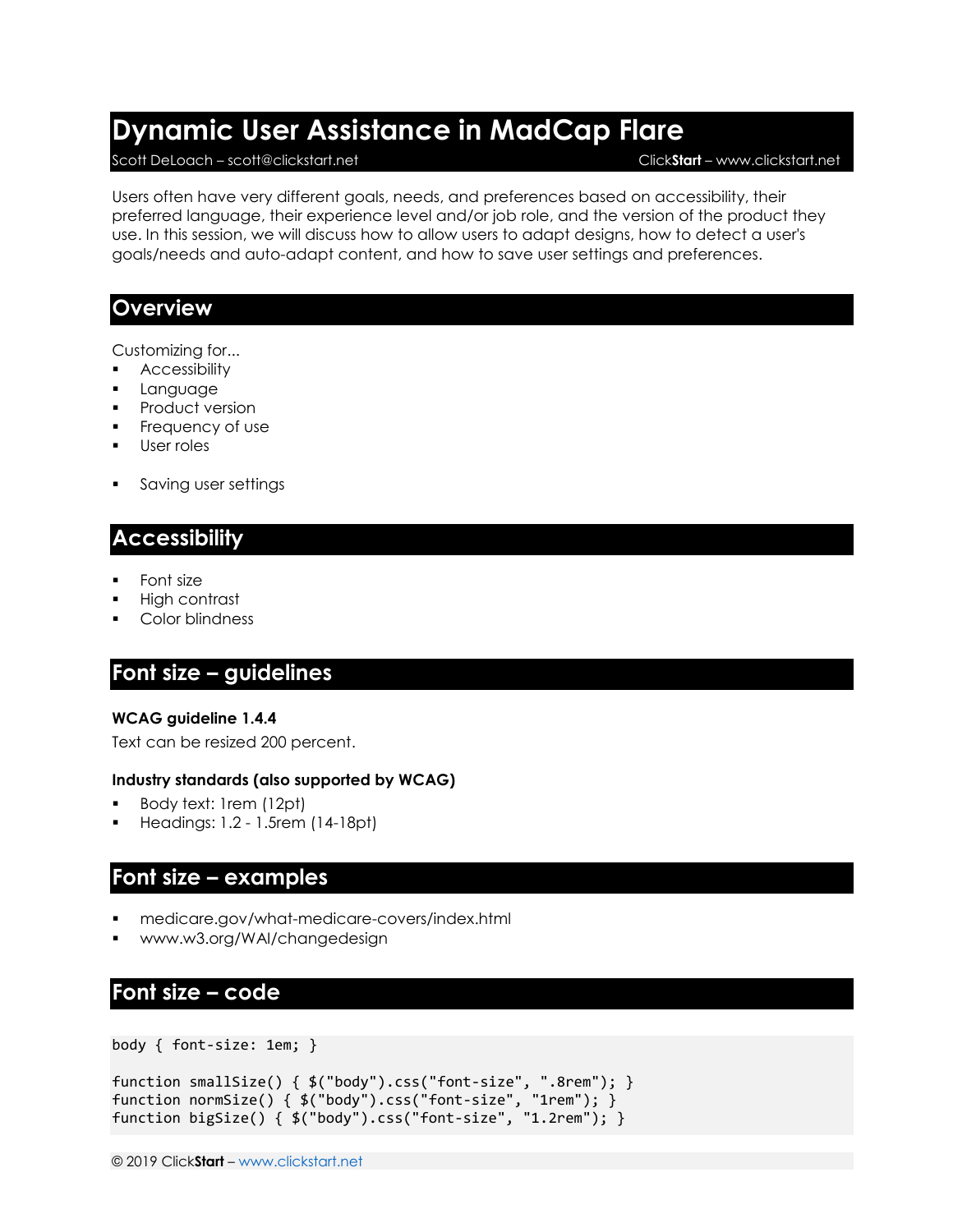## **High contrast – guidelines**

#### **WCAG guideline 1.4.3**

- Body text:  $≥ 4.5:1$
- Headings: 3:1

#### **WCAG guideline 1.4.11 (level AA)**

- UI components: 3:1
- Informational graphics (e.g., charts): 3:1

### **High contrast – examples**

- [www.dunkindonuts.com](http://www.dunkindonuts.com/)
- [www.choicehotels.com](http://www.choicehotels.com/)
- [docs.microsoft.com/en-us/windows/desktop/directx](http://docs.microsoft.com/en-us/windows/desktop/directx)

### **High contrast – plugins & testing**

#### **Plugins**

- PostCSS [github.com/shiwaforce/postcss-high-contrast](https://github.com/shiwaforce/postcss-high-contrast)
- Chome Color contrast analyzer
- **•** Firefox WCAG contrast checker (Firefox)

#### **Testing**

- [contrast-ratio.com](https://contrast-ratio.com/)
- [colorsafe.co](http://colorsafe.co/)
- [contrastchecker.com](http://contrastchecker.com/)

### **Color blindness – guidelines**

#### **WCAG guideline 1.4.1**

Color is not used as the only visual means of conveying information, indicating an action, prompting a response, or distinguishing a visual element.

#### **WCAG guideline 1.4.8 (level AAA)**

Foreground and background colors can be selected by the user.

### **Color blindness – examples**

- [bbc.co.uk/accessibility](http://www.bbc.co.uk/accessibility)
- [caniuse.com](https://caniuse.com/)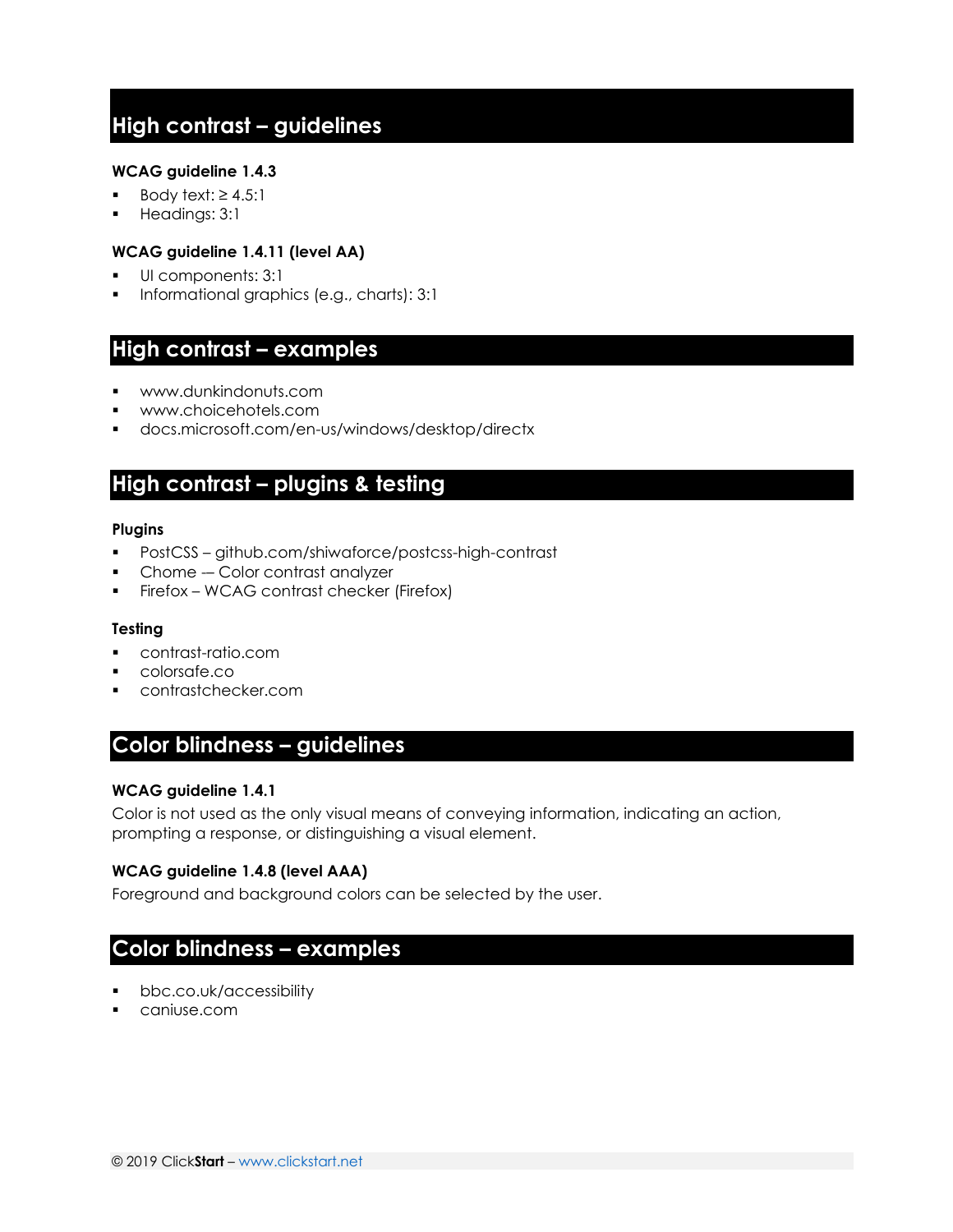### **Color blindness – testing**

[colororacle.org](http://www.colororacle.org/)

### **User Types**

- language
- version
- job role
- frequency
- show/hide

### **Language**

- [bomgar.com/de/docs/remote-support/updates/upgrade/manual.htm](https://www.bomgar.com/de/docs/remote-support/updates/upgrade/manual.htm)
- [developer.mozilla.org/en-US/docs/Web/HTML/Reference](https://developer.mozilla.org/en-US/docs/Web/HTML/Reference)
- [docs.testplant.com/en-us/ePF/using/epf-using-eggplant-functional.htm](http://docs.testplant.com/en-us/ePF/using/epf-using-eggplant-functional.htm)
- [webhelp.episerver.com/latest/commerce/commerce.htm](https://webhelp.episerver.com/latest/commerce/commerce.htm)

### **Version**

- [help.relativity.com/9.4](http://help.relativity.com/9.4)
- [help.fortinet.com/fos60hlp/60/Content/FortiOS/fortiOS-HTML5-v2/Home.htm](http://help.fortinet.com/fos60hlp/60/Content/FortiOS/fortiOS-HTML5-v2/Home.htm)
- [devdocs.magento.com/guides/v2.2/install-gde/basics/basics\\_login.html](http://devdocs.magento.com/guides/v2.2/install-gde/basics/basics_login.html)
- [webfactory-support.de/knowledgebases/DE\\_KB\\_WF2010V34/Default.htm](http://webfactory-support.de/knowledgebases/DE_KB_WF2010V34/Default.htm)

### **Job role**

- [clientsupport.cleverbridge.com/ecommerce/public/all/using-the-platform/clearing-and](https://clientsupport.cleverbridge.com/ecommerce/public/all/using-the-platform/clearing-and-payouts-guide.htm)[payouts-guide.htm](https://clientsupport.cleverbridge.com/ecommerce/public/all/using-the-platform/clearing-and-payouts-guide.htm)
- [help.incontact.com/16.1/Content/ReleaseNotes/16-1/MAX.htm](http://help.incontact.com/16.1/Content/ReleaseNotes/16-1/MAX.htm)
- [docs.openx.com/Content/publishers/reports.html](https://docs.openx.com/Content/publishers/reports.html)

### **Folder switching – code**

```
function langSwitch() {
   var str = $(location).attr('href');
   str = str.replace("/en/", "/de/");
   $(location).attr('href', str);
}
```
### **Frequency**

▪ [xoxco.com/projects/code/aware/](http://www.xoxco.com/projects/code/aware/)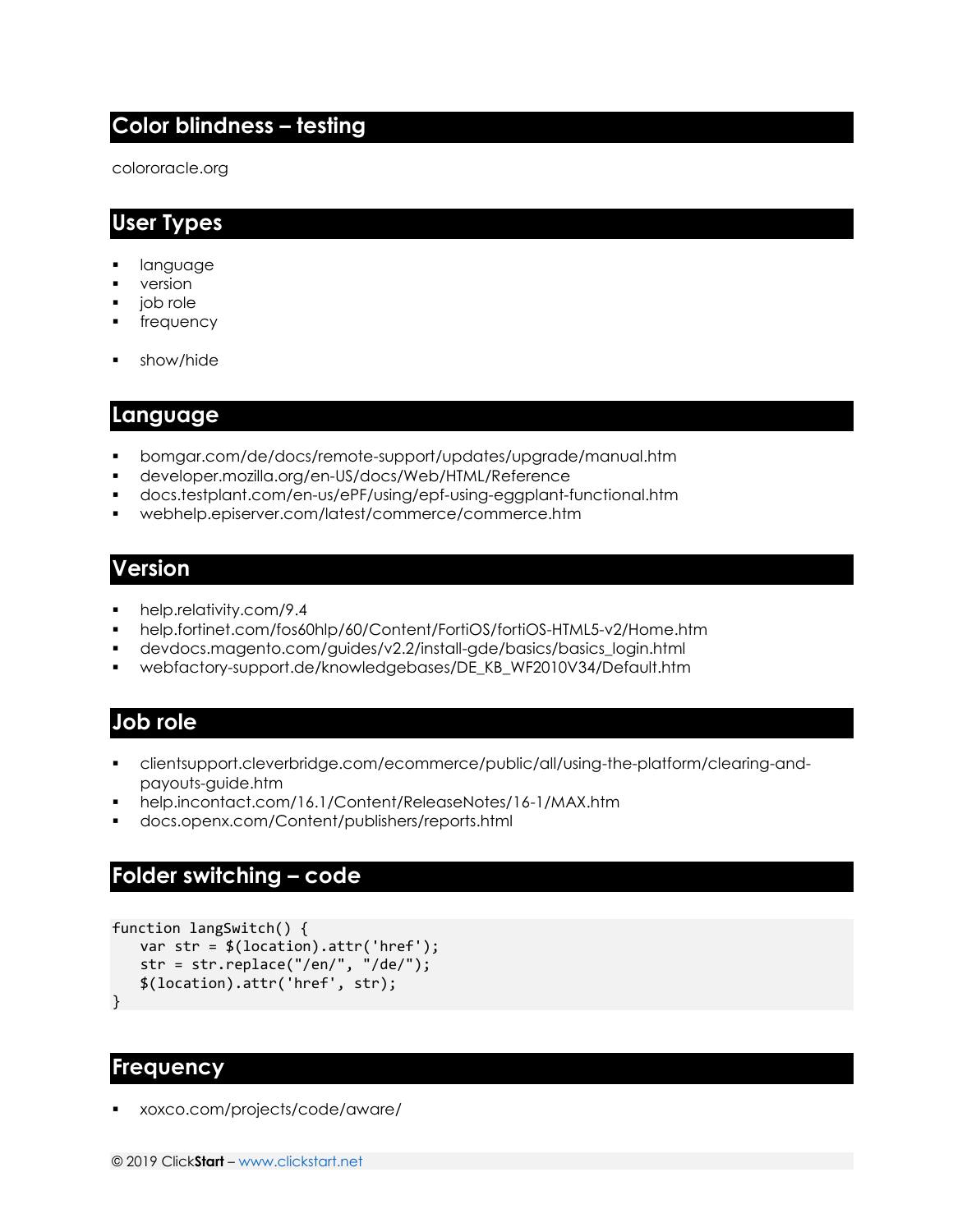### **Show/Hide – examples**

- [a11y.nicolas-hoffmann.net/hide-show](https://a11y.nicolas-hoffmann.net/hide-show)
- [jqueryscript.net/demo/Accordion-Style-jQuery-Plugin-To-Expand-Collapse-Elements](https://www.jqueryscript.net/demo/Accordion-Style-jQuery-Plugin-To-Expand-Collapse-Elements)
- [jqueryscript.net/demo/Customizable-Content-Toggle-Plugin-For-jQuery-Elevator](https://www.jqueryscript.net/demo/Customizable-Content-Toggle-Plugin-For-jQuery-Elevator)
- [jqueryscript.net/demo/Manage-Hiding-Showing-Elements-jQuery-Toggle](https://www.jqueryscript.net/demo/Manage-Hiding-Showing-Elements-jQuery-Toggle)

### **Show/Hide – code**

```
<h2 data-role="expert">Expert Info</h2>
$( document ).ready(function() {
   $('#linkExpert').click( function() { showExpert(); return false; } );
});
function showExpert() {
   $("*[data-role='expert']").toggle();
   $( "#linkExpert" ).toggleClass( "btnOff btnOn" );
}
```
### **localStorage – Web Storage API**

- Detect if available and not full
- Store value(s)
- Read values
- Use values

[developer.mozilla.org/en-US/docs/Web/API/Web\\_Storage\\_API/Using\\_the\\_Web\\_Storage\\_API](http://developer.mozilla.org/en-US/docs/Web/API/Web_Storage_API/Using_the_Web_Storage_API)

### **localStorage - code**

```
// is localStorage available? 
if (typeof window.localStorage != 'undefined') \{ \ldots \}// store 
localStorage.setItem('keyName', 'value'); 
// retrieve 
console.log(localStorage.getItem('keyName')); 
// delete 
localStorage.removeItem('key');
```